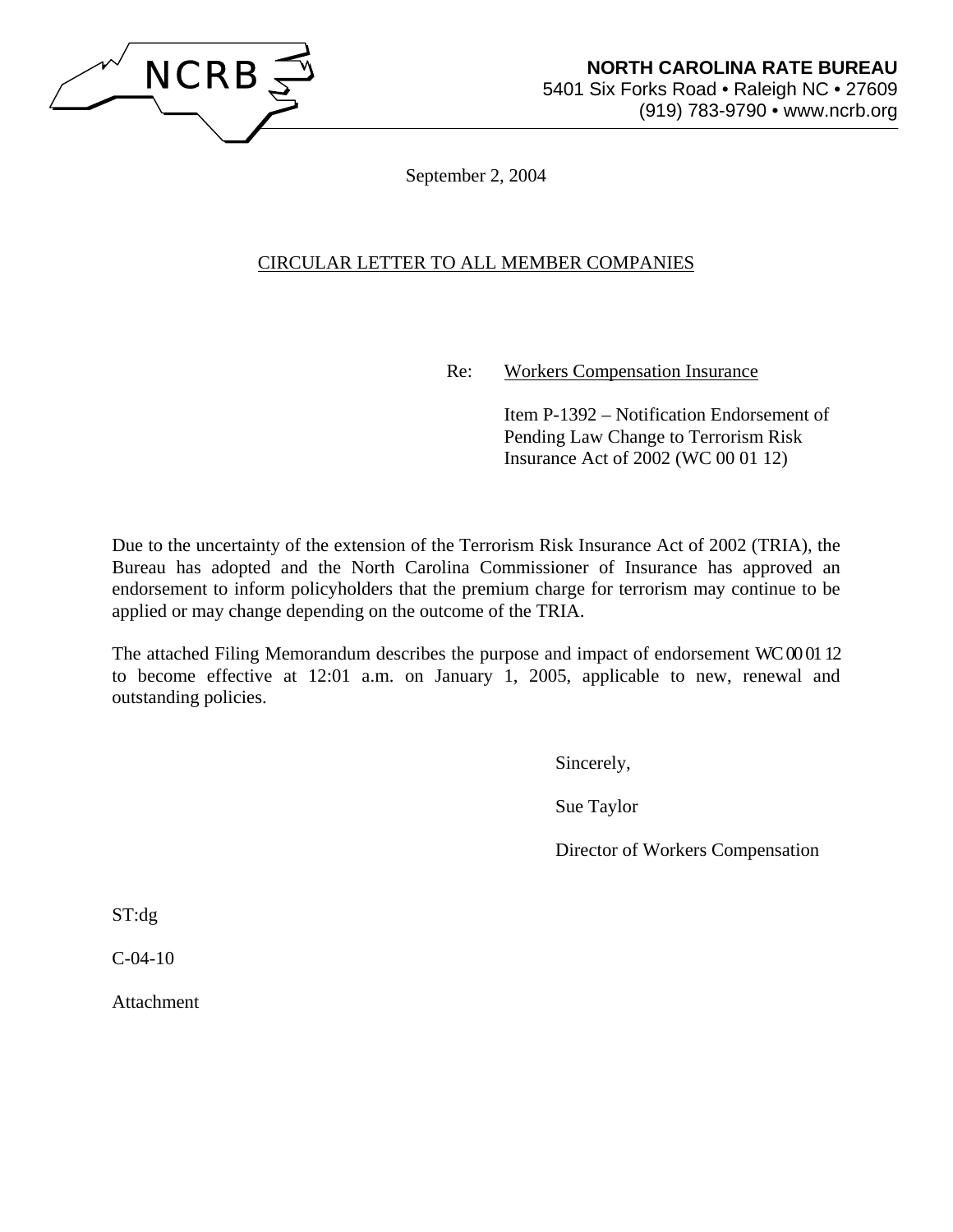### **FILING MEMORANDUM**

### **ITEM P-1392— NOTIFICATION ENDORSEMENT OF PENDING LAW CHANGE TO TERRORISM RISK INSURANCE ACT OF 2002 (WC 00 01 12)**

### **(To be effective 12:01 a.m. on January 1, 2005 applicable to new, renewal, and outstanding policies.)**

#### **PURPOSE**

The purpose of this item is to address uncertainties in having to issue new, outstanding or renewal policies for periods effective January 1, 2005 and thereafter without knowing if Congress will extend the Terrorism Risk Insurance Act (TRIA) beyond December 31, 2005.

Additionally, this item will be used to clarify for policyholders that a premium charge for foreign terrorism may either continue to be applied, or change from the amount currently applied, following the possible expiration of TRIA.

While the use of this endorsement will be optional for insurers, the continued application of the premium charged by insurers for foreign terrorism will be subject to regulatory review in accordance with applicable rating law.

### **BACKGROUND**

TRIA took effect on November 26, 2002 and provides for a three-year program under which the Federal Government will share in the payment of insured losses caused by certain acts of terrorism. In the absence of United States Congressional action to extend, update or otherwise reauthorize it in whole or part, TRIA is scheduled to expire December 31, 2005.

It is unknown at this time whether Congress will take action regarding TRIA. Additionally, exposure to acts of terrorism remains. Therefore, we want to provide policyholders with relevant information concerning their workers compensation policies in effect January 1, 2005 in the event of TRIA's expiration.

### **PROPOSAL**

It is proposed that effective 12:01 a.m. January 1, 2005, the Notification Endorsement of Pending Law Change to Terrorism Risk Insurance Act of 2002 (WC 00 01 12) be adopted for use on a national basis for new, renewal, and outstanding voluntary and assigned risk policies.

#### **IMPACT**

The premium impact for coverage that a standard workers compensation and employers liability policy provides for terrorism or war losses is shown in Item 4 of the policy Information Page or the Terrorism Risk Insurance Act Endorsement (WC 00 04 20) Schedule that is attached to the policy. This amount may continue or change for new, renewal, and outstanding policies in effect on or after December 31, 2005 in the event of TRIA's expiration.

### **IMPLEMENTATION**

The attached exhibit proposes the changes that must be implemented in NCCI's *Forms Manual of Workers Compensation and Employers Liability Insurance*.

**The enclosed materials are copyrighted materials of the National Council on Compensation Insurance, Inc. ("NCCI"). The use of these materials may be governed by a separate contractual agreement between NCCI and its licensees such as an affiliation agreement between you and NCCI. Unless permitted by NCCI, you may not copy, create derivative works (by way of example, create or supplement your own works, databases, software, publications, manuals, or other materials), display, perform, or use the materials, in whole or in part, in any media. Such actions taken by you, or by your direction, may be in violation of federal copyright and other commercial laws. NCCI does not permit or acquiesce such use of its materials. In the event such use is contemplated or desired, please contact NCCI's Legal Department for permission.**